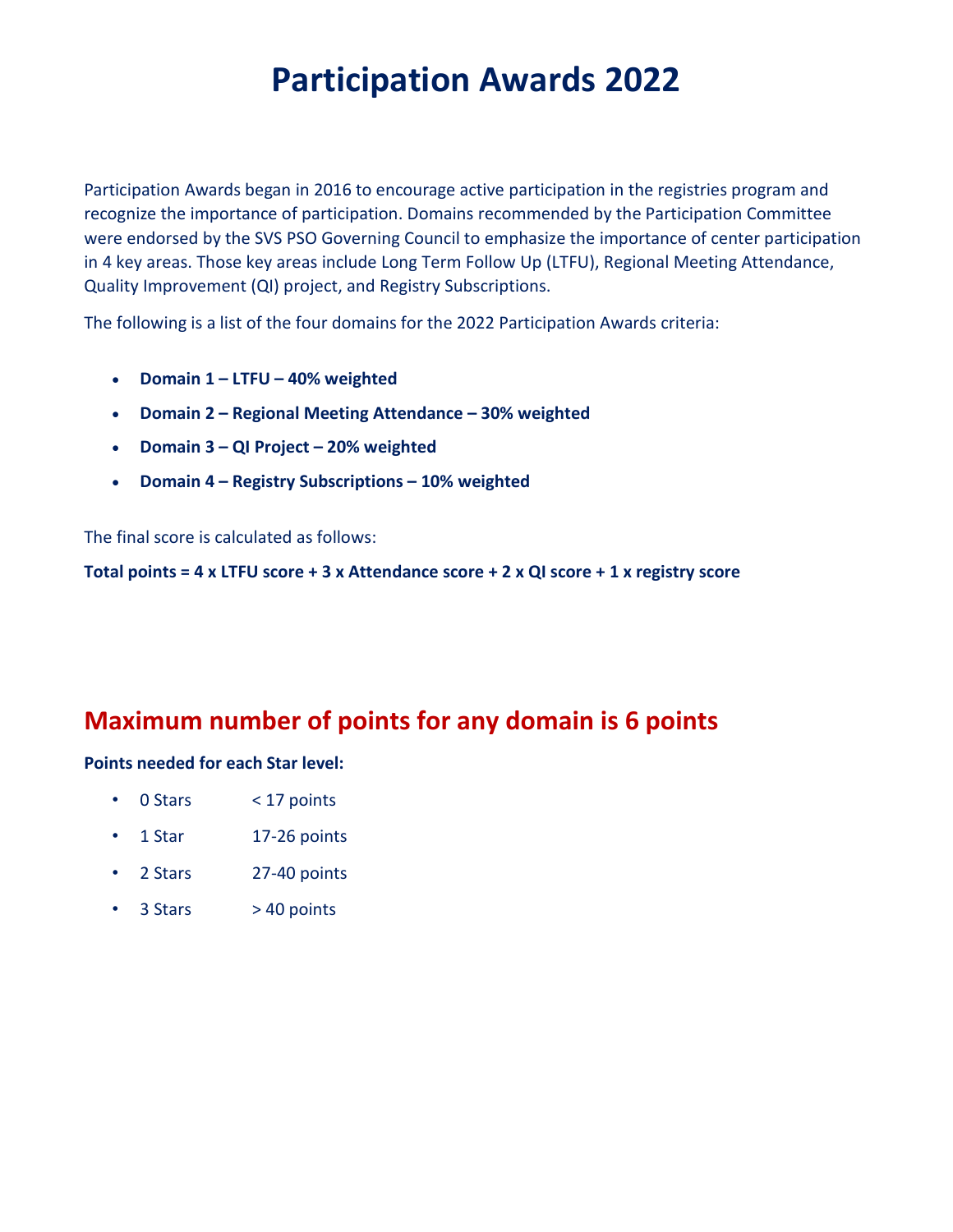# **Domain – LTFU – 40% weighted**

LTFU reporting demonstrates a commitment to monitoring the ongoing effectiveness of treatment, assessing potential problems and providing optimal medical management. LTFU allows a more meaningful assessment of quality (as opposed to only perioperative outcomes) and is a cornerstone of VQI.

A center's LTFU rate will be determined according to the scale below. Since this category is weighted at 40%, the number of points a center earns for LTFU will be multiplied by 4 before calculating the overall score.

- LTFU rate >90% 6 points
- LTFU rate >80% 4 points
- LTFU rate >70% 2 points
- LTFU rate <70% 0 points

## **Domain – Regional Meeting attendance – 30% weighted**

Credit will be given for remote attendance since virtual and hybrid meetings will be an option for the 2022 meetings due to the ongoing COVID pandemic.

- Each regional meeting will be scored on a 0–3-point scale:
	- For centers with 3 or more MDs, 1 point for each **MD attending**, up to a max of 3 points
	- If site has only 2 MDs and 1 **MD attends**, 2 points
	- If site has <3 MDs and all **MDs attend**, 3 points
	- Support staff will receive a maximum of 1 point regardless of MD attendance. Ex if 1, 3, or 5… support staff at a center attends a meeting, the center will get 1 point.
	- Regional medical directors and regional lead data managers will each receive one additional point, for a maximum of 6 regional meeting attendance points
	- The center host site will receive 1 point
	- \*LIVE (in-person) attendance only for non-physician staff will receive 1 point for VAM attendance